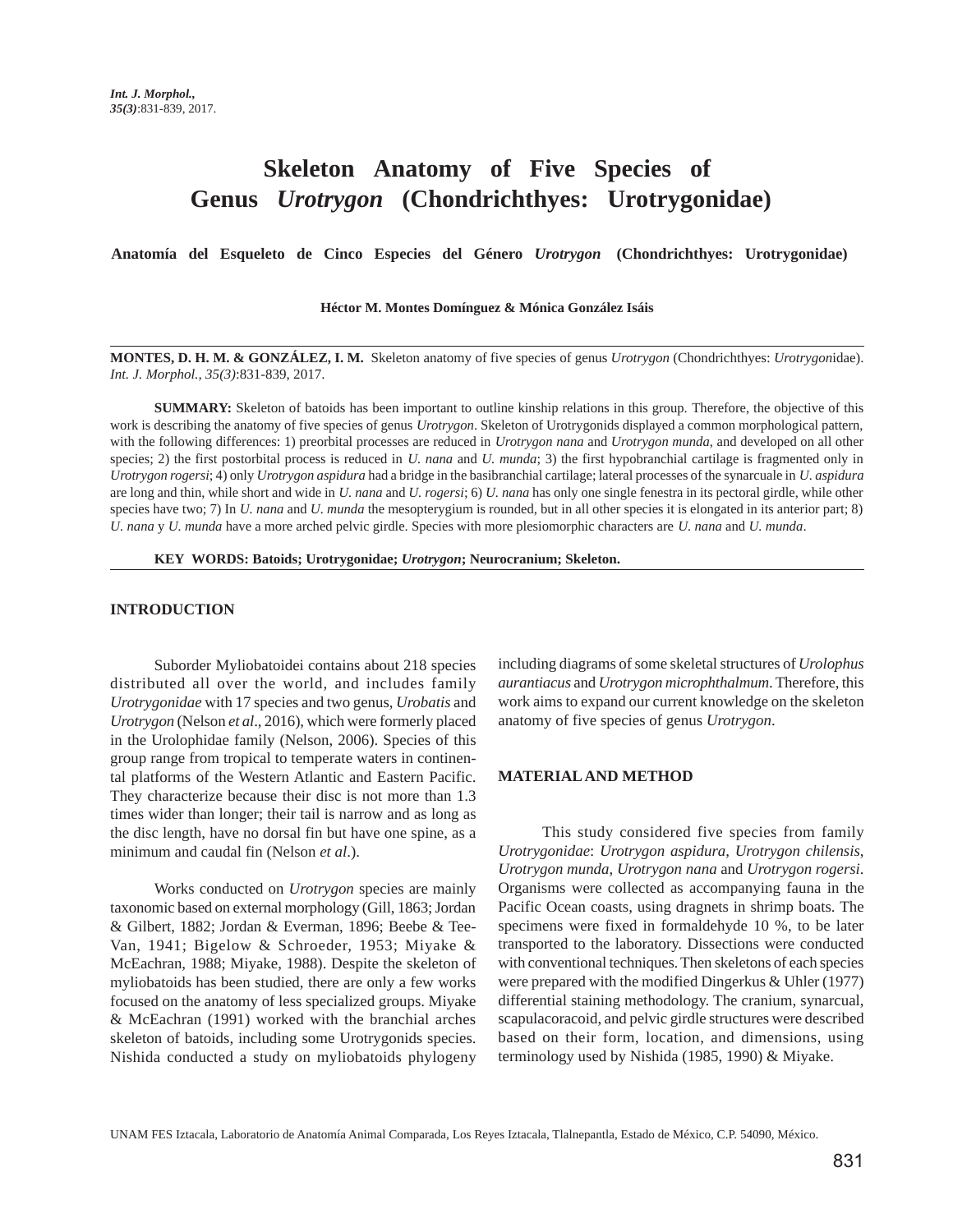# **RESULTS**

Skeletal anatomy of *Urotrygon* species showed little variability. However, some characters were recognized. Therefore, their anatomy is described, and differences are later discussed.

**Neurocranium.** In dorsal view a rostral appendix separated from the neurocranium can be observed, anterior to the nasal capsules where pectoral fins meet. Nasal capsules expand ventro-laterally (Figs. 1  $\&$  2); the anterorbitary condyles are posterolateral; in the anterior margin of the nasal capsules an outline of the rostral cartilage occurs; the anterior foramina of the preorbital chanel are in the posteromedial region of



Fig. 1. Neurocranium. *Urotrygon munda*: a) dorsal view, b) ventral view, c) lateral view, d) occipital view. *Urotrygon nana*: e) dorsal view, f) ventral view, g) lateral view, h) occipital view. *Urotrygon chilensis*: i) dorsal view, j) ventral view, k) lateral view, i) occipital view. ACVF, anterior cerebral vein foramen; AFPC, anterior foramen for preorbital canal; ANTO, antorbital condyle; ELF, endolymphatic foramen; ES, eye stalk; ESAF, efferent spiracular artery foramen; F, fontanelle; FM, foramen magnum; ICAF, internal carotid artery; LC, lateral commissure; NC, nasal capsule; OC, occipital condyle; OF, orbital fissure; PFPC, posterior foramen for preorbital canal; PLF, perilymphatic foramen; PROP, preorbital process; POST, postorbital process; R, rostrum; SOC, supraorbital crest; II, optic nerve foramen; IV, trochlear nerve foramen; VII, hyomandibular branch of facial nerve foramen; X, vagus nerve foramen. Scale indicates 10 mm.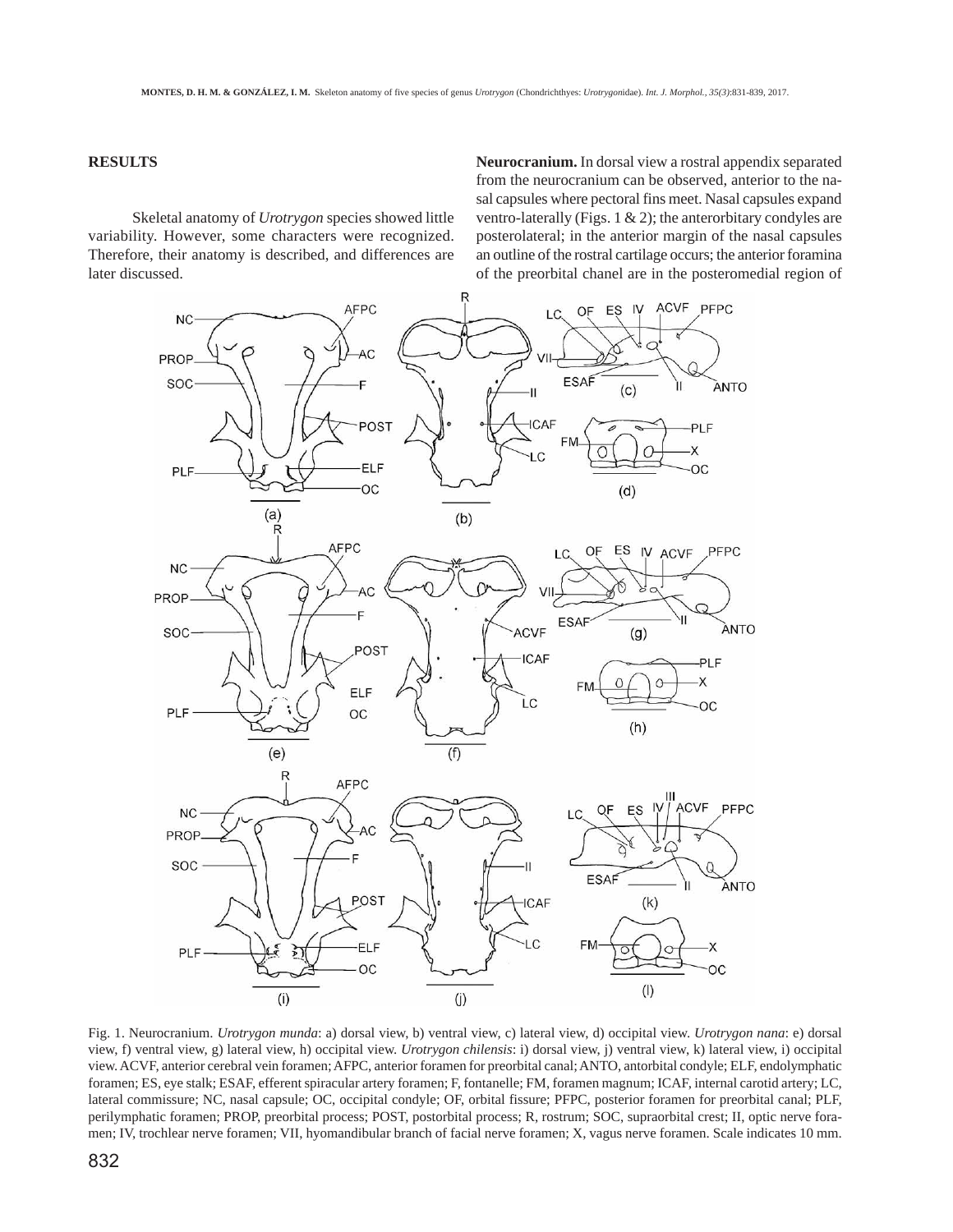the nasal capsules, between the anterior region of the preorbital process and the fontanelle; preorbital processes are triangle-shaped, and located on the posterior part of nasal capsules. Anterior preorbital processes appear as small projections of the supraorbital crest, while the postorbital processes are more developed, with a rectangular plate shape, which in the anterolateral region are at the same level as the preorbital process. In the middle part of the otic region, two pairs of foramina are almost fused. The anterior pair is the endolymphatic foramina, and the second is the perilymphatic. A pair of occipital condyles can be observed in the posterior part of the neurocranium.

In anterior ventral view (Figs. 1 & 2), a remnant of the rostral cartilage can be observed between the nasal capsules. The anterior part of the rostral cartilage is rounded, not protruding over the neurocranium. In the lateral part in the neurocranium, of the orbital region two pairs of foramina occur. The most anterior one is the foramen of the anterior brain vein, while the posterior is the optic nerve foramen. In

the medial part of the basal plate is the foramen of the internal carotid artery. The foramen of the facial nerve of the mandibular branch is located right where the otic region starts, ahead of the lateral commissure.

On the lateral view (Figs.  $1 \& 2$ ), it can be observed that nasal capsules have moved to the region. The foramen of the preorbital channel is behind this structure. The orbital region has seven pairs of foramina, two on dorsal position: one for the trochlear nerve and another for the oculomotor nerve; two on median position: one for the orbitonasal channel and another for the optic nerve; and two in ventral position: one for the interorbital vein and another for the efferent artery. The orbital fissure can be observed ahead of the otic capsules, in dorsal position, and the hyomandibular branch of the facial nerve in ventral position. Finally, the glossofaringeal nerve foramen (IX) is in the otic region.

In occipital view (Figs.  $1 \& 2$ ), the foramen magnum can be observed, and the vagus nerve  $(X)$  is on each side.



Fig. 2. Neurocranium. *Urotrygon rogersi*: a) dorsal view, b) ventral view, c) lateral view, d) occipital view. *Urotrygon aspidura*: e) dorsal view, f) ventral view, g) lateral view, h) occipital view. For abbreviations see Figure 1. Scale indicates 10 mm.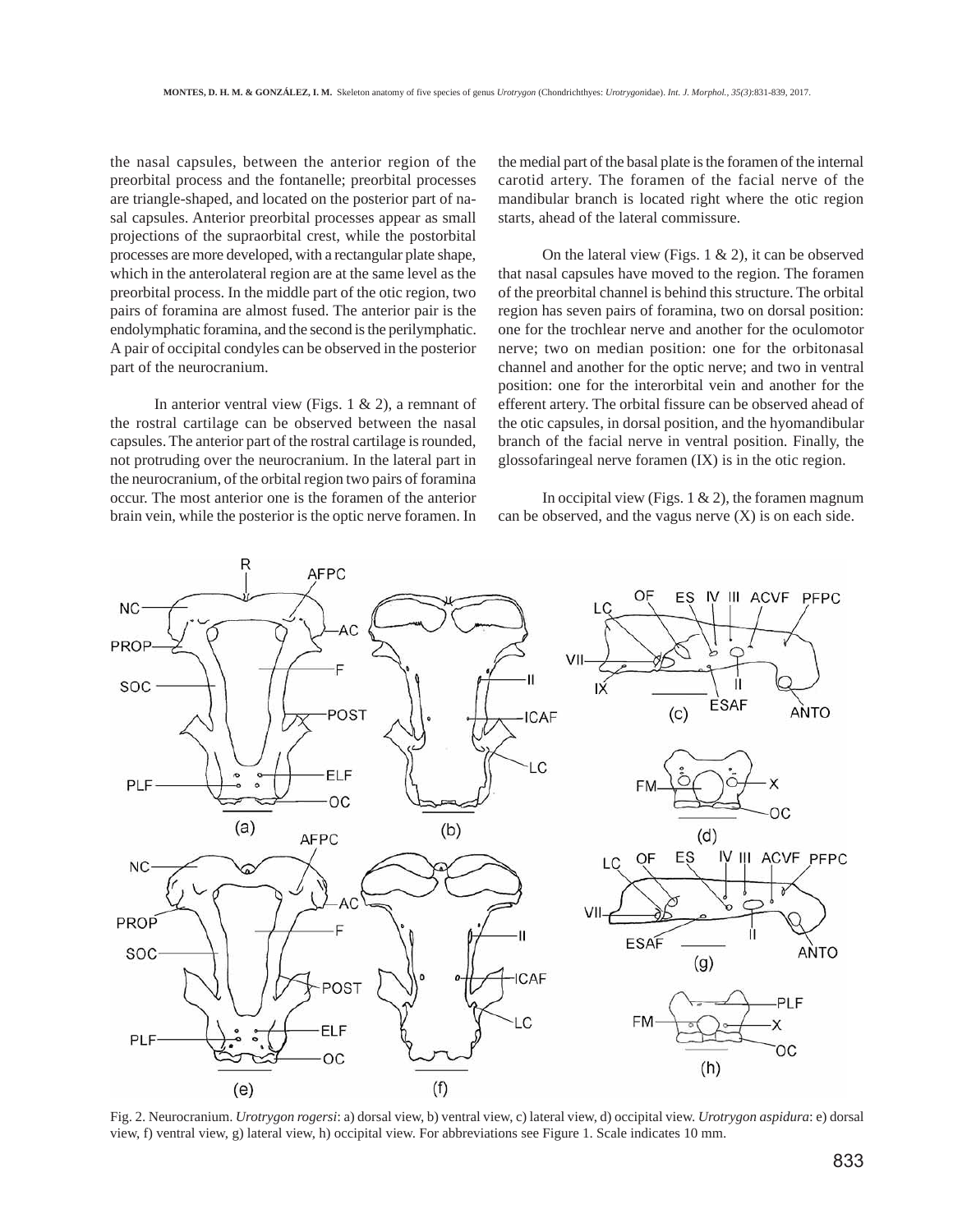**Hyobranchial Skeleton.** The hyobranchial skeleton (Fig. 3) is formed by eight arch's. The first one is the mandibular arch, including the palatoquadrate (upper mandible) and Meckel's cartilage (lower mandible). The second is the hyoid arch which, in these organisms, consists only of the hyomandibular cartilage, articulated to the neurocranium and the mandible. Ceratohyal and basihyal cartilages of the second arch are absent. The third arch is formed by pseudohyal cartilage (dorsal and ventral). Proximally, this cartilage is fused with the first ceratobranchial cartilage and articulated with the distal margin of the first hypobranchial cartilage. Then, five branchial cartilages can be found, formed by the faringobranchial, epibanchial, ceratobranchial, hypobranchial and basibranchial cartilages. The first ceratobranchial cartilages in ventral position, together with faringobanchial and epibranchial cartilages in dorsal position, support the gill rays, together with the pseudohyal. Five ceratobranchial cartilages are in the ventral region which, with the exception of the fifth one are horizontally oriented and articulated proximally. The fifth ceratobranchial articulates the hypobranchial skeleton with the anterior face of the scapulocoracoid cartilage, which is not supporting the gill rays. The first hypobranchial is a non-fragmented cartilage. The basibranchial cartilage forms a continuous plate with a posterior part terminating in a sharp process.

**Synarcual.** The synarcual (Fig. 4) is a long tube-shaped cartilage, in lateral view it has a numerous foramina through which the nerves pass, located along the spinal nerve channel. There is a lateral process, relatively thick, dorsally projected from the ventrolateral part of the synarcual. The articular surface – relatively small – is on the posterior region, where the scapular process of the scapulacoracoid cartilage is articulated, with one or two articulation points.

In dorsal view, a crest in medial position is observed, caudally projected, where the scapulcoracoid cartilage is fused, which is horizontally oriented.

![](_page_3_Figure_5.jpeg)

Fig. 3. Ventral view of the hyoid and branchial arches. a) *Urotrygon munda*, b) *Urotrygon nana*, c) *Urotrygon chilensis*, d) *Urotrygon rogersi*, e) *Urotrygon aspidura*. B, bridge; BB, basibranchial; CB1-CB5, ceratobranchial cartilages 1-5; HB1, hypobranchial 1; PH, pseudohyal. Scale indicates 10 mm.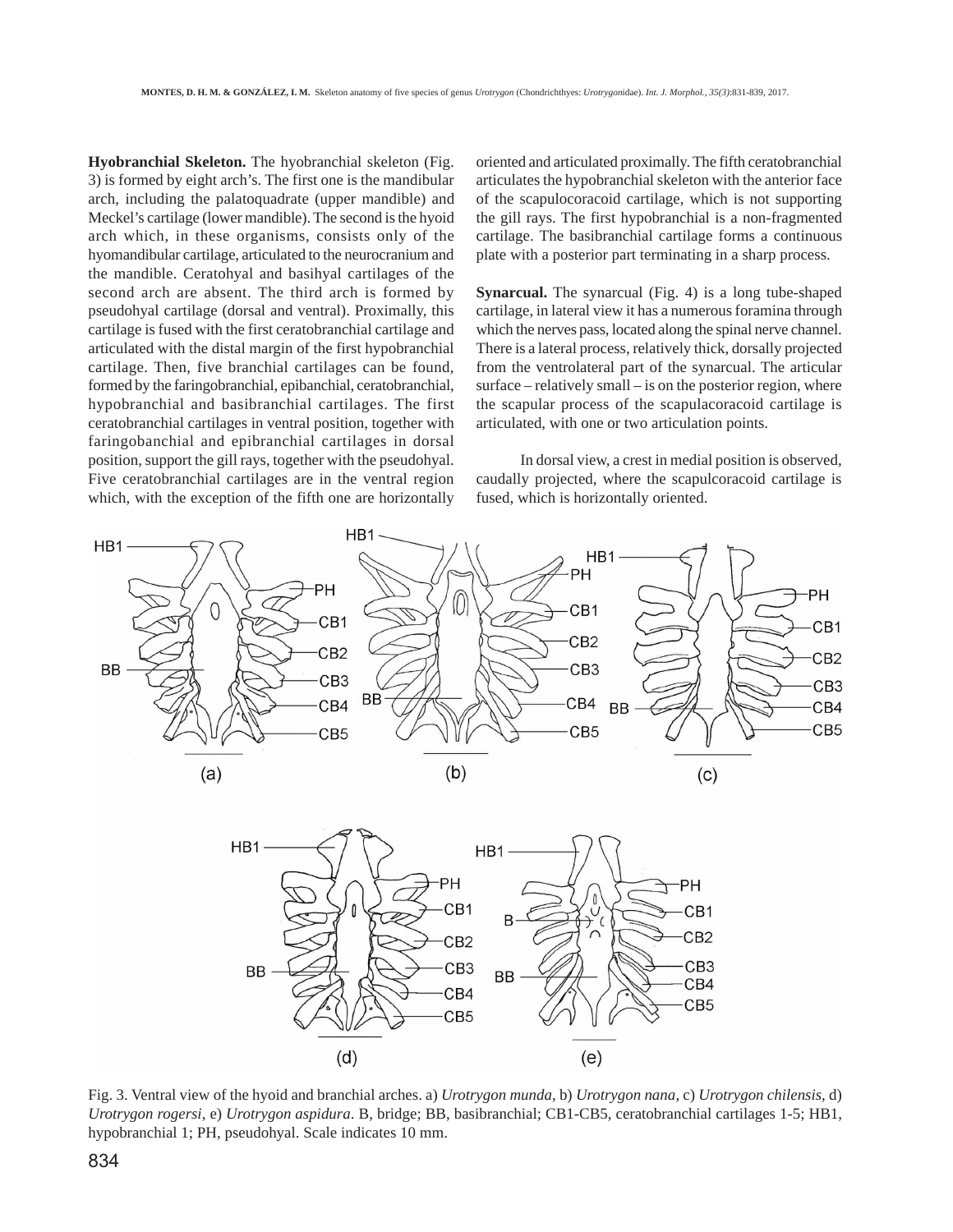**Scapular Girdle.** The scapular girdle is formed by the scapulcoracoid cartilage (Fig. 5), which include the coracoids cartilage and the scapular and suprascapular processes. It is dorsoventrally compressed. It is located under the synarcual, and articulates with it at the articular surface of the dorsally elevated scapular process. The procondyle articulates with the propterygium; the mesocondyle with the mesopterygium, and the metacondyle with the metapterygium, which are located along the horizontal axis of the scapulacoracoid.

The scapulacoracoid has four fenestrae: two dorsal (anterodorsal and posterodorsal), and two ventral (anteroventral and posteroventral). The posteroventral fenestra is smaller. The scapulacoracoid is narrow and elongated in its dorsal aspect. In dorsal view, three other elements of the pectoral girdle can be observed:

propterygium, mesopterygium and metapterygium. The propterygium is anteriorly articulated with anterorbital cartilages. The mesopterygium is a structure articulating a part of the pectoral fins radials; and the metapterygium articulates with the pelvic girdle. The distal part of these cartilages articulate with the pectoral fin radials, and the proximal part articulate with the synarcual (fusion of the first vertebrae).

**Pelvic Girdle.** The puboischiadic bar of the pelvic girdle is significantly arched. With an evident depression on the puboischiadic bar in the anterior region, prepelvic lateral processes are well developed, and anterolaterally oriented. Obturador foramina are located on the puboischiadic bar, at level of the iliac region. Iliac processes are oriented towards the posterior part of the pelvic girdle (Fig. 6).

![](_page_4_Figure_5.jpeg)

Fig. 4. Dorsal (upper) and lateral (lower) views of synarcual. a) *Urotrygon munda*, b) *Urotrygon nana*, c) *Urotrygon chilensis*, d) *Urotrygon rogersi*, e) *Urotrygon aspidura*. ASS, articular surface for scapular process; LS, lateral stay; OTP, odontoid process; SC, suprasynarcual cartilage; SNF, spinal nerve foramen. Scale indicates 10 mm.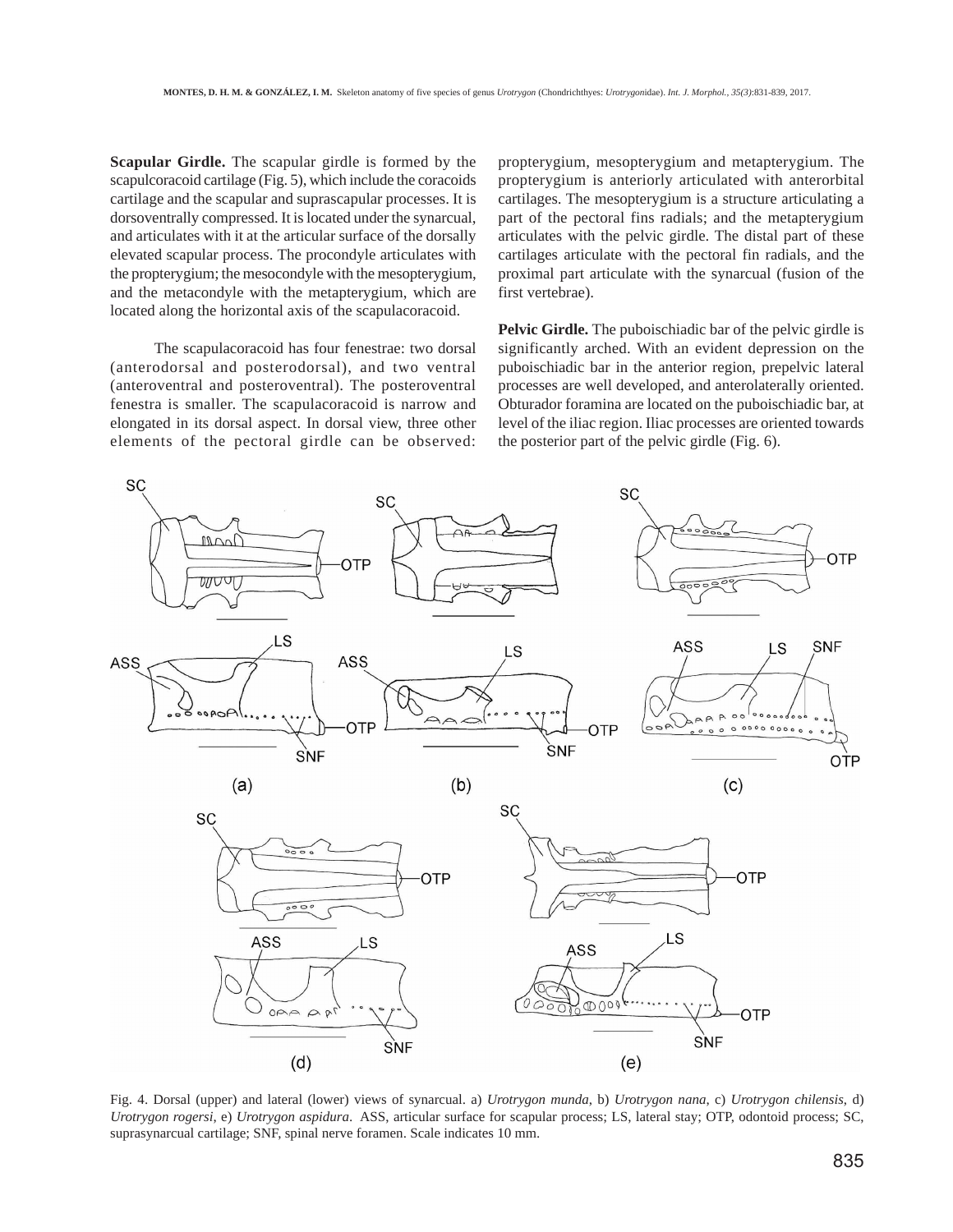![](_page_5_Figure_1.jpeg)

Fig. 5. Lateral (upper) and dorsal (lower) views of the scapulacoracoid. a) *Urotrygon munda*, b) *Urotrygon* nana, c) *Urotrygon chilensis*, d) *Urotrygon rogersi,* e) *Urotrygon aspidura.* ADF, anterodorsal fenestra; AVF, anteroventral fenestra; MS, mesopterygium; MSC, mesocondyle; MT, metapterygium; MTC, metacondyle; PC, procondyle; PDF, postdorsal fenestra; PT, propterygium; PVF, postventral fenestra. Scale indicates 10 mm.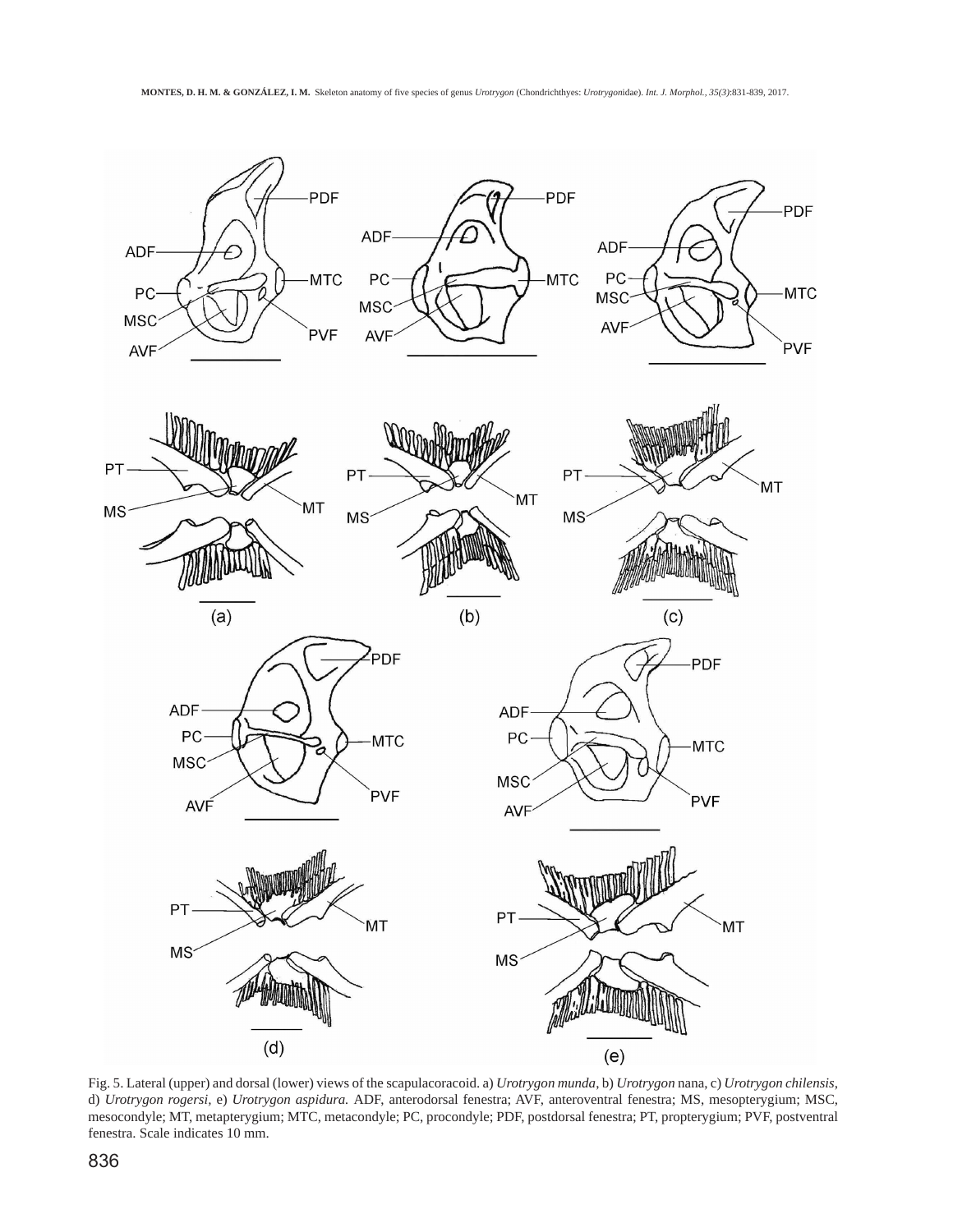![](_page_6_Figure_1.jpeg)

Fig. 6. Dorsal view of the pelvic girdle. a) *Urotrygon munda*, b) *Urotrygon nana*, c) *Urotrygon chilensis*, d) *Urotrygon rogersi,* e) *Urotrygon aspidura*. IP, iliac process; LPP, lateral prepelvic process; OF, obturador foramina. Scale indicates 10 mm.

## **DISCUSSION**

Based on characteristics observed in the skeleton, the little variation of species in the *Urotrygon* genus was proven. A common morphologic pattern, similar to that reported by Miyake and Nishida (1990), for other species in this genus (*Urotrygon simulatryx, U. reticulata, U. venezuelae*, and *U. microphthalmun*), was also found.

Some variable characters can be analyzed among different species. In the neurocranium, nasal capsules expand ventrolaterally; in *Urotrygon nana* and *Urotrygon munda* the capsules migration towards the ventral region is barely evident (Fig. 1), but such migration is clearer in *Urotrygon aspidura* and *Urotrygon rogersi* (Fig. 2). In groups of more specialized myliobatods, such capsules are fully projected towards the ventral region (González-Isáis & Montes, 2004). The preorbital processes were found in the anterior region of this structure. Such processes are reduced in *U. nana*, and slightly more developed in *U. munda* (Fig. 1). In *Urotrygon* remaining species, these structures are more developed (Figs. 1f, 2), matching reports of Miyake and Nishida (1990), for species of genus Urolophus, Dasyatis, Taeniura and Potamotrygon. In *Plesiobatis daviesi* (Miyake; Nishida, 1990) they are well developed.

Postorbital processes are found in the posterior part of the optic region. The first process is reduced in *Urotrygon* species, more evidently in *U. nana* and *U. munda* (Fig 1). In

ventral view, it can be observed that internasal space is relatively reduced in *Urotrygon* species.

As related to the hyobranchial skeleton, the the basihyal cartilage was not found in any *Urotrygon* species, which is considered as a synapomorphy. The first hypobranchial cartilage is found in all organisms – fragmented in *U. rogersi* (Fig. 3d)– which has also been reported for *U. venezuelae* and *U. reticulata*, and as a single unit in all other species. The pseudohyal cartilage is proximally fused to the first ceratobranchial, while ceratobranchial cartilages remaining articulate in their proximal region as reported by Nishida (1990), Miyake & McEachran (1991), and González-Isáis & Montes for Miliobatoids remaining. Miyake & McEachran (1991) have considered that the pseudohyal cartilage originally appeared to function as the ceratohyal cartilage in sharks (Compagno, 1977), which is reduced in torpedinoids (Fechhelm & McEachran, 1984). In rays, the ceratohyal cartilage is articulated in rhinobatoids and rajoids (Compagno, 1973, 1977). In all myliobatoids it is fused to the first ceratobranchial cartilage (Nishida, 1990; González-Isáis & Montes), and supports the first gill.

In *Urotrygon aspidura*, the bridge is observed in the anterior part of the cartilage basibranchial (Fig. 3e), which has only been reported for *Gymnura* (Miyake & McEachran,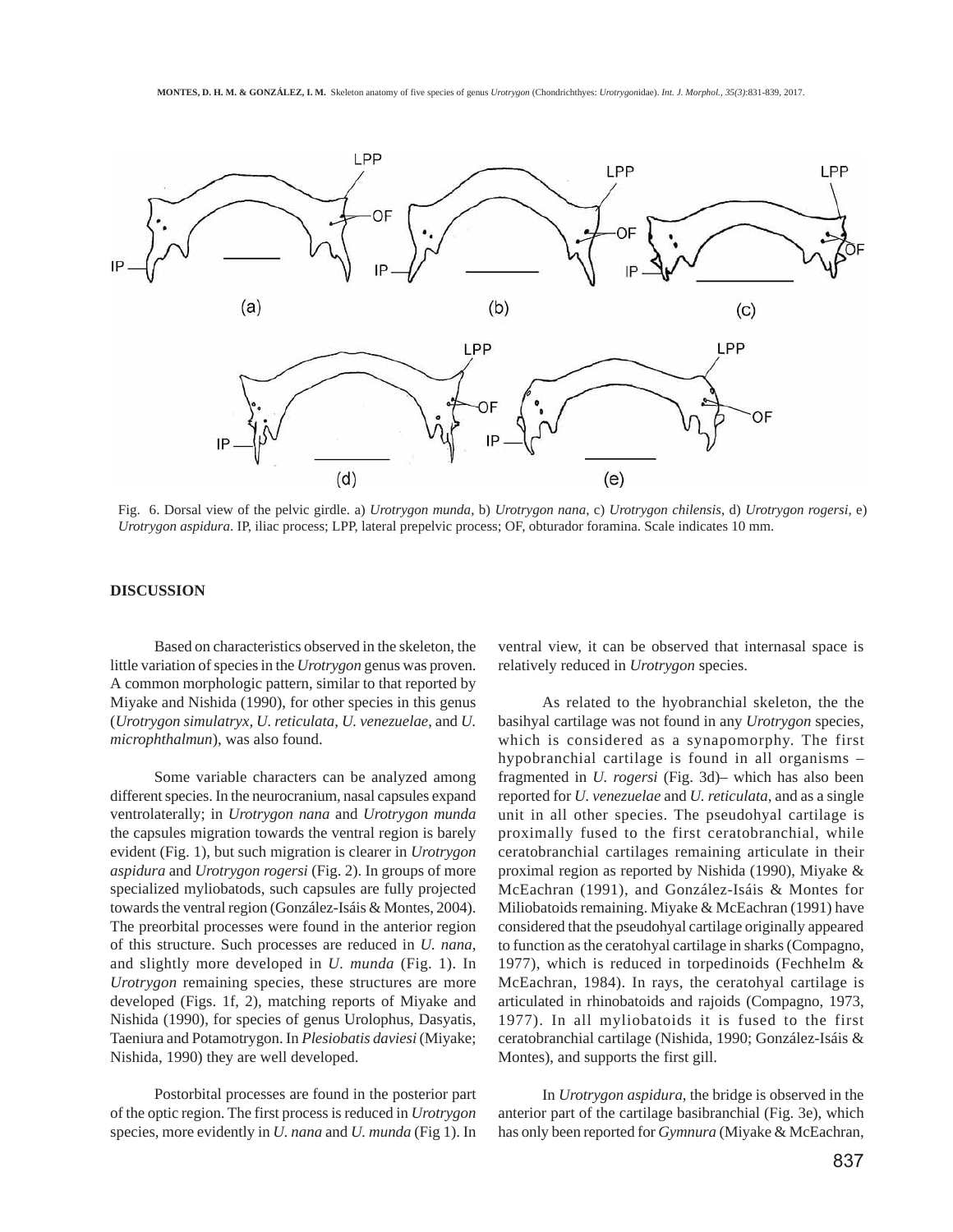1991; González-Isáis & Montes). In all species, excepting *Urotrygon rogersi* an orifice was observed in the anterior part of cartilage the cartilage basibranchial.

In the synarcual, the character with the widest variation was the lateral process, which is long and narrow in *Urotrygon aspidura* (Fig. 4e). A similar situation was observed in the synarcual of *U. munda*, but the process is not that long. In *U. nana* and *U. rogersi* this structure is width and short.

The pectoral girdle is similar in all *Urotrygon* species. In the ventral part, all organisms had an anteroventral fenestra, while the posteroventral fenestra had different development degrees: well developed in *U. aspidura* and *U. munda*; little developed in *U. chilensis* and *U. rogersi* (Fig. 5). The only exception was *U. nana* with a single ventral fenestra (Fig. 5b).

In dorsal view, the pectoral girdle has three more elements: the propterygium, mesopterygium and metapterygium, the more variable of which is the mesopterygium articulating the other two. In *U. munda* and *U. nana*, it is a relatively rounded structure (Fig. 5a, b); in *U. munda* it articulates some pectoral fins radials; in *U. nana* some radials fuse and other articulate. In all other species, the mesopterygium is elongated in its anterior part. In U. aspidura, some pectoral fins radials are articulated (Fig. 5e); and in *U. chilensis* and *U. rogersi* some are fused and other, articulated (Fig. 5c, d).

Little variations were observed in the pelvis girdle (Fig. 6). The iliac processes are relatively large in all species, excepting *Urotrygon rogersi*, which are more reduced. The lateral prepelvic processes are developed in all species. The pelvic girdle is more arched in *U. munda* and *U. nana* than in other species. The prepelvic process was absent in *Urotrygon* species, as it is in species of genus *Urolophus*.

It has to be noted that, despite *U. rogersi* and *U. simulatrix* have large similarities in their external morphology, their neurocraniums are very different. *U. simulatrix* cranium is more similar to that of *U. nana, U. mundus* and *U. microphthalmum*. It was also observed that cranium of *Plesiobatis daviesi* is very different to species of *Urotrygon*, mainly because it has well developed and fused postorbital processes – condition only reported for the most specialized myliobatoids (Nihida, 1990; González-Isáis & Montes).

Based on anatomical characters described, species studied can be split in two groups. The first one would include *Urotrygon* nana and *Urotrygon* munda, as their cranium shows reduced preorbital processes and nasal capsules slightly projected towards their ventral region, and the mesopterygium in the pectoral girdle is rounded. The second group would be integrated by *Urotrygon chilensis, Urotrygon rogersi* and *Urotrygon munda*. In their cranium, preorbital processes are more developed, and migration of nasal capsules to the ventral region is more evident. Mesopterygium in the pectoral girdle is elongated. Based on phylogeny proposed by Nishida (1990), it can be stated that *Urotrygon* nana and *Urotrygon* munda have the most plesiomorphic characters.

**MONTES, D. H. M. & GONZÁLEZ, I. M.** Anatomía del esqueleto de cinco especies del género *Urotrygon* (Chondrichthyes: Urotrygonidae) *Int. J. Morphol., 35(3)*:831-839, 2017.

**RESUMEN:** El esqueleto de los batoideos ha sido importante para establecer las relaciones de parentesco de este grupo. Es por ello que el objetivo del presente trabajo fue describir la anatomía de cinco especies del género *Urotrygon*. El esqueleto de las especies de urotrigonidos mostró un patrón morfológico común; sin embargo, se observaron las siguientes diferencias: 1) los procesos preorbitales están reducidos en *Urotrygon nana* y *Urotrygon munda,* en el resto de las especies están más desarrollados. 2) El primer proceso postorbital está reducido en *U. nana* y *U. munda*. 3) El primer cartílago hipobranquial se fragmenta únicamente en *Urotrygon rogersi*. 4) Solo en *Urotrygon aspidura* el cartílago basibranquial presentó un puente. 5) Los procesos laterales de la sinarcualia en *U. aspidura* son largos y delgados, mientras que en *U. nana* y *U. rogersi* son anchos y cortos. 6) En la cintura pectoral *U. nana* presenta una sola fenestra, en el resto de las especies hay dos. 7) En *U. nana* y *U. munda* el mesopterigio es redondeado, en el resto de las especies está alargado en su parte anterior. 8) La cintura pélvica está más arqueada en *U. nana* y *U. munda*. Las especies que presentaron los caracteres más plesiomórficos fueron *U. nana* y *U. munda*.

## **PALABRAS CLAVE: Batoideos; Urotrygonidae;** *Urotrygon***; Neurocráneo; Esqueleto.**

#### **REFERENCES**

- Beebe, W. & Tee-Van, J. Fishes from the Tropical Eastern Pacific (from Cedros Island, Baja California, south to the Galapagos Island and northern Peru). Part 3. Rays, mantas and chimaeras. *Zoologica, 26(3)*:245-80, 1941.
- Bigelow, H. B. & Shroeder H. B. *Fishes of Western North Atlantic.* Part 2. Sawfishes, guitarfishes, skates, rays, chimaeroids. New Haven, Sears Foundation for Marine Research, 1953.
- Compagno, L. J. V. *Interrelationships of living elasmobranchs.* In: Greenwood, P. H.; Miles, R. S. & Patterson, C. (Eds.). Interrelationships of Fishes. London, Academic Press, 1973. pp.15-61.
- Compagno, L. J. V. Phyletic relationships of living sharks and rays. *Amer. Zool., 17(2)*:303-22, 1977.
- Dingerkus, G. & Uhler, L. D. Enzyme clearing of alcian blue stained whole